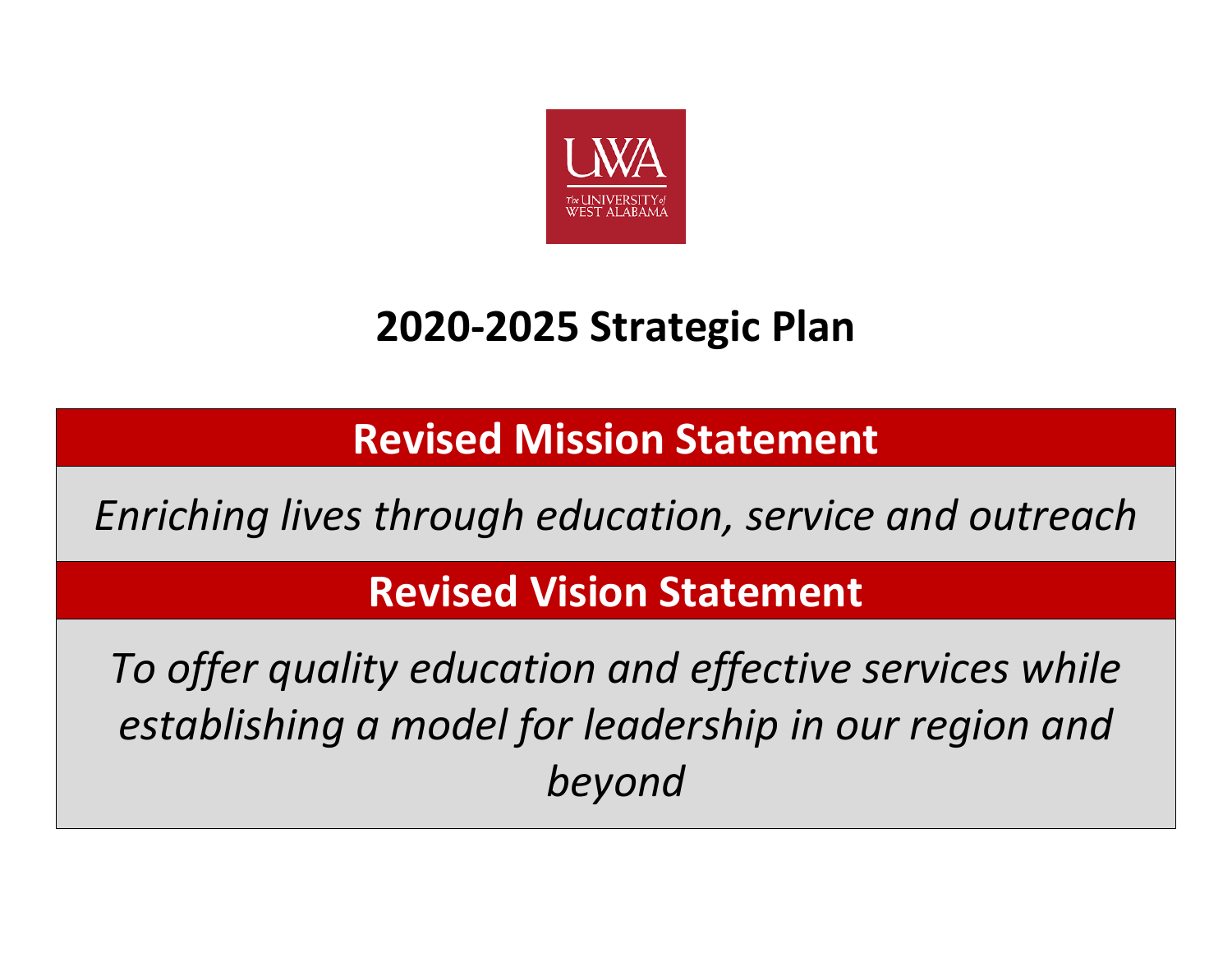## **GOAL 1: Promote High Quality, Relevant Academic Programs & Faculty to Ensure Student Transition to Career or Graduate School**

## **S.M.A.R.T. Objectives**

**100% of students** be provided with a career exploration experience as part of their degree program

**80% of undergraduate students** secure degree-related employment or enroll in a graduate program

**85% of graduate students** secure degree-related employment or enroll in a graduate program

**Create 3** new and relevant on-campus academic programs

#### **Create 10** new and relevant online academic programs

### **Tactics**

1. Conduct a viability study of existing academic programs to determine feasibility and sustainability

2. Create a reinvestment structure to incentivize departments to create new, relevant academic programs

3. Add 3 new and relevant on-campus academic programs and 10 new and relevant academic programs online

4. Explore the opportunity to formally re-establish the UWA Honors Program to promote retention

- 5. Ensure that all academic programs are content rich and relevant with internships and/or experiential learning opportunities, where appropriate, that directly align to student career goals
- 6. Strengthen continuous improvement of institutional performance on accreditation processes

7. Collect student career outcome data from all students (on-campus and online) through a first destination survey to validate success

- 8. Attract high quality and diverse faculty by researching comparable institutions to provide a competitive salary and by researching solutions to meet employee housing needs as they arise
- 9. Hire highly qualified and diverse faculty through a thorough vetting process for all new hires (adjuncts included) and provide a rigorous new faculty (on-campus and online) orientation and training

10. Strengthen assessment practices for quality improvement in academic programming including a process for first-semester review of new faculty (on-campus and online) and a formal evaluation process for all faculty (including adjuncts)

11. Retain high quality and diverse faculty by ensuring a rigorous, effective and equitable tenure and promotion process, implementing a meritbased pay system for faculty, and providing adequate facilities and professional development opportunities for faculty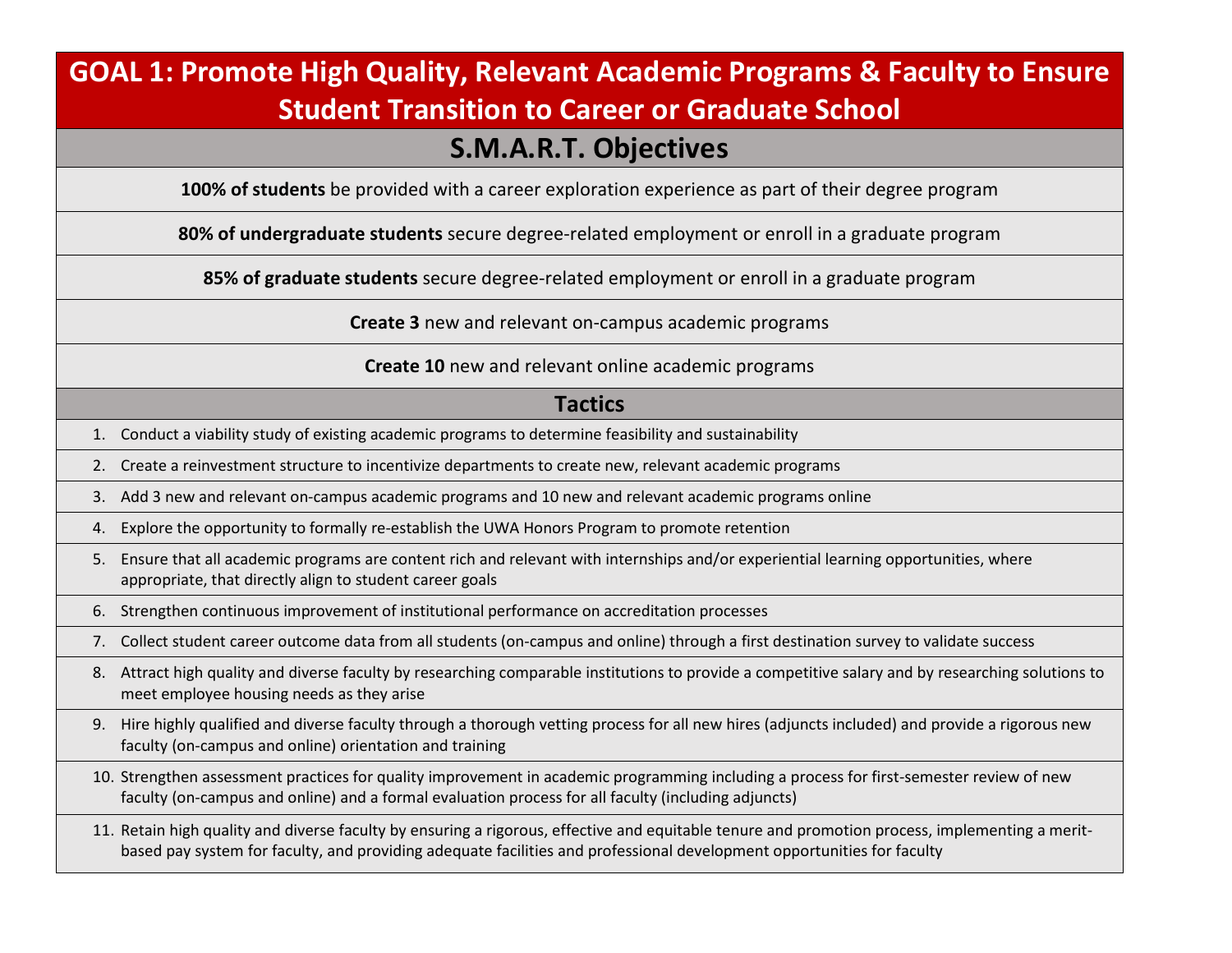# **GOAL 2: Grow Enrollment**

## **S.M.A.R.T. Objectives**

Increase first-time freshmen enrollment to **425 students**

Increase on-campus undergraduate enrollment to **2000 students**

Increase online total enrollment to **5000 students**

### **Tactics**

- 1. Realign the organizational structure so that there is a specific focus on on-campus and online enrollment management through the establishment of an entity responsible for comprehensive Enrollment Management and related programs and staff
- 2. Develop and implement a strategic, comprehensive Enrollment Management Plan
- 3. Increase affordability through pricing strategies and creative cost reduction incentives
- 4. Increase transfer-friendly practices and policies to promote growth in transfer student enrollment by establishing new partnerships with community colleges, dual enrollment schools, and international partners
- 5. Engage professional marketing expertise to increase visibility of programs and the institution to attract potential students and maximize recruiting efforts
- 6. Hire and retain highly qualified and diverse faculty/staff
- 7. Add new, relevant academic programs and reinvest in existing, viable programs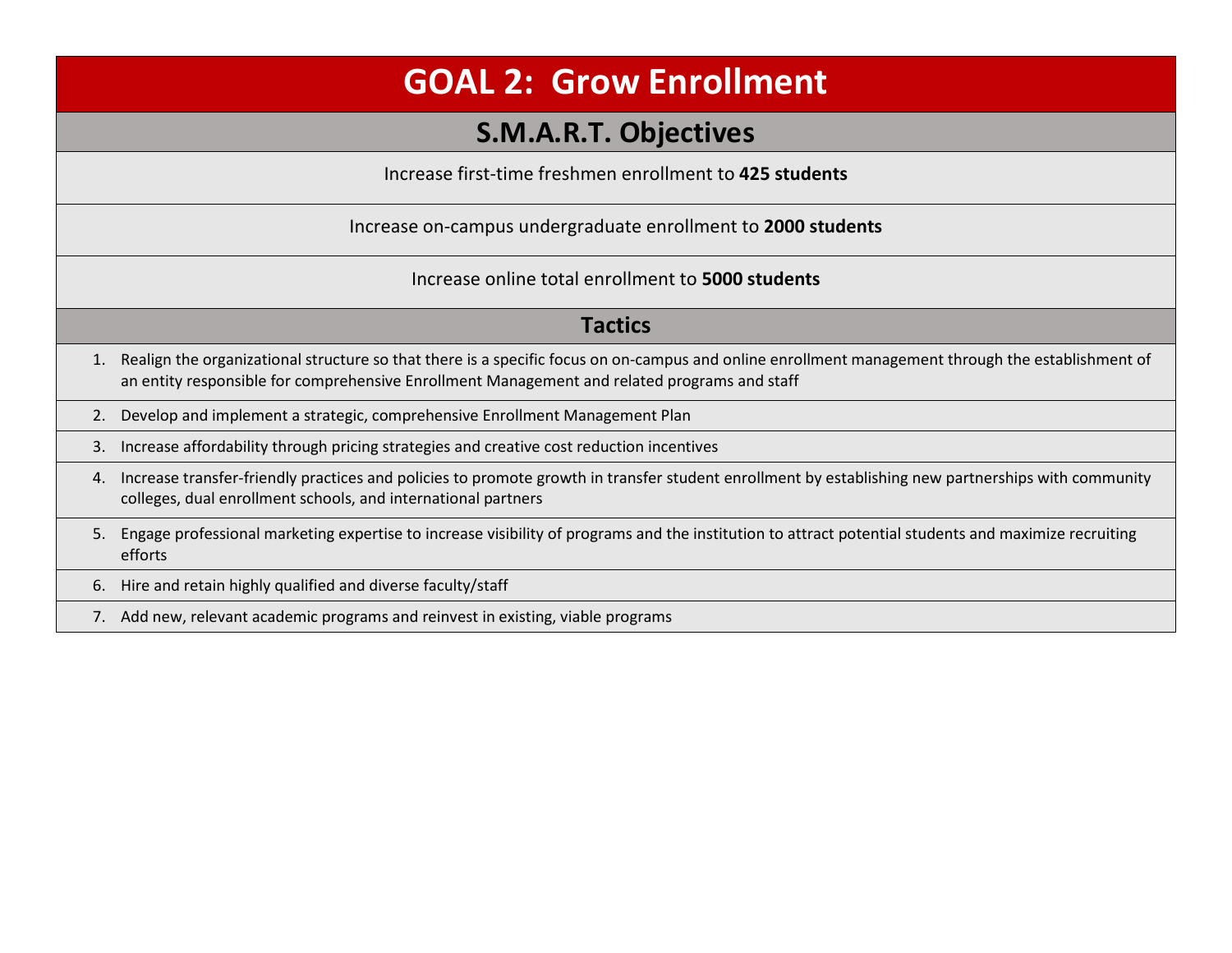## **GOAL 3: Increase Retention and Persistence to Graduation**

## **S.M.A.R.T. Objectives**

New freshmen: **40% 6-year graduation rate**

Transfer students: **45% graduation rate**

Transfer-out-rate: **≤ 30%**

Full-time first-time students: **70% 1-year retention rate**

### **Tactics**

- 1. Enhance and expand community, alumni, professional, and faculty connections and career networking opportunities for students to ensure meaningful professional and career connections are made
- 2. Enhance and increase campus amenities and facilities provided for student use
- 3. Enhance academic and administrative support programs (centralized and faculty advising)
- 4. Maintain, create and implement evidence-based student wellness programs and services prioritizing prevention-focused initiatives and addressing determinants of key health issues such as safety and violence, alcohol and drug use, and mental health
- 5. Increase university-sponsored culturally responsive programming that is interdisciplinary and interdepartmental
- 6. Increase affordability through pricing strategies and creative cost reduction incentives
- 7. Engage in professional development for faculty and staff focusing on customer service, technology and cultural competency
- 8. Develop faculty teaching skills to address the learning needs of the  $21<sup>st</sup>$  century student
- 9. Add new, relevant academic programs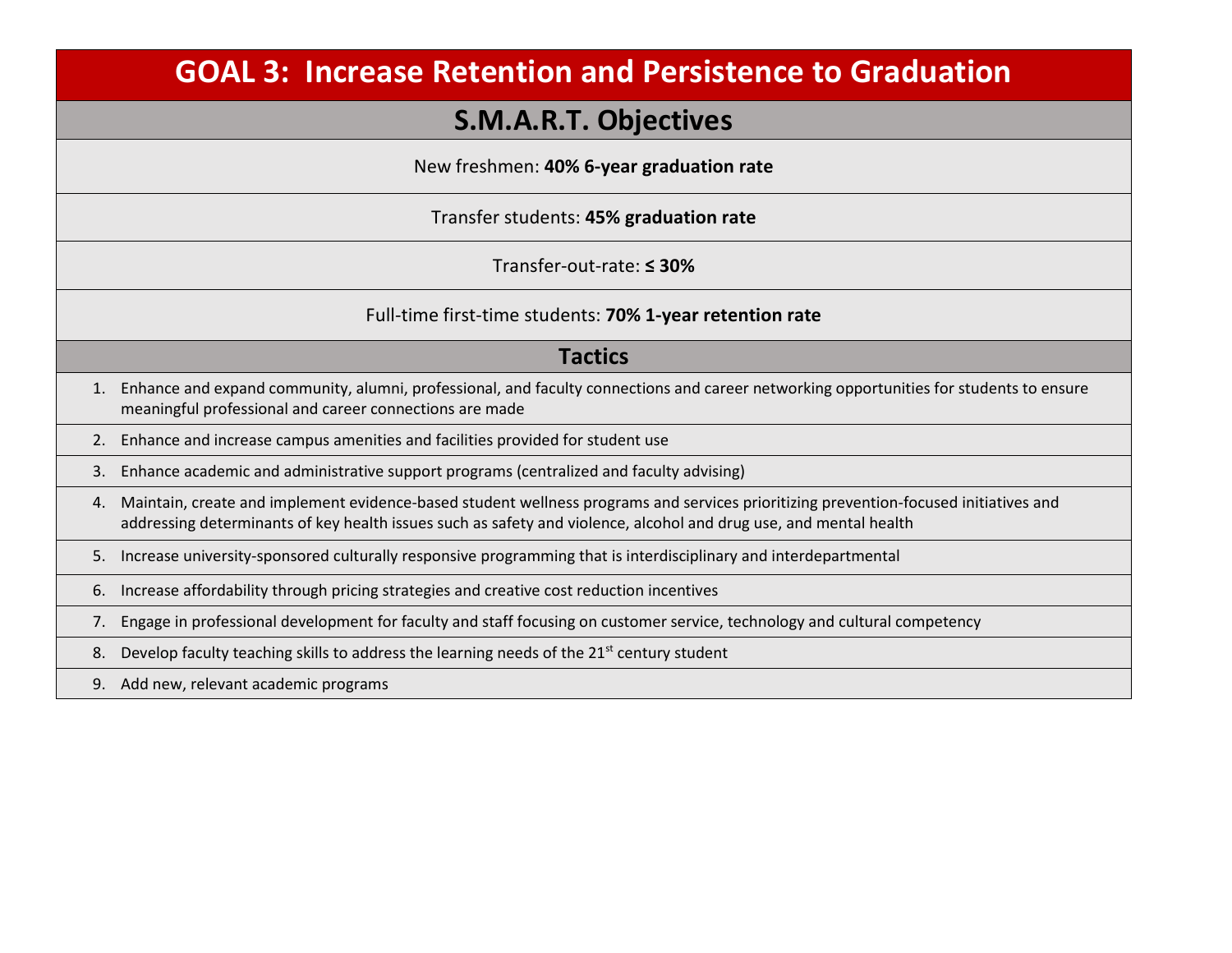# **GOAL 4: Pursue An Institutional Identity That Exemplifies Effective Communication, Inclusiveness, Collaboration, And Outreach**

### **S.M.A.R.T. Objectives**

Conduct internal customer service training programs **annually**

Provide relevant workforce training and economic/community development programs **annually**

Ensure **100% participation** of all departments utilizing the Campus Portal

**Increase** the number of students, faculty, and staff engaged/involved in community service and outreach activities

#### **Tactics**

- 1. Improve intra- and inter-departmental communication through a review of processes for efficiency, implementation of new and more efficient processes (via technology) across campus, and acknowledgement of skills, experience and creativity as shared resources
- 2. Optimize on-campus services to achieve the highest level of customer service satisfaction via a customer service training program and continuous improvement of operations, processes and services
- 3. Address the social, cultural, health and safety needs of campus by implementation of a campus climate survey and related strategies to address outcomes, including improving support, communication, and protocols for students, faculty and staff who experience bias related incidents
- 4. Develop a campus-wide Diversity and Inclusion plan and professional development opportunities that focus on developing a healthy, safe, and welcoming climate and culture
- 5. Promote and facilitate a culture of healthy choices and healthy living on the UWA campus by assessing existing health and wellness programs, providing innovative access to healthcare, providing training related to health and safety and establishing a campus wide Health and Wellness Plan
- 6. Meet the needs of the greater UWA community through effective service and outreach

7. Enhance community relations and awareness via informative and consistent communication and outreach programming and identifying and pursuing relationship opportunities to expand our footprint

- 8. Accelerate economic growth by supporting and facilitating economic development projects in our region
- 9. Provide effective services and resources to support the local community/region by engaging the campus community in activities and programs that mutually benefit the University and the community
- 10. Enhance communication in regards to the UWA Division of Online Programs to ensure transparency and strengthen alignment across the institution
- 11. Continue the partnership with University Charter School under the terms of the existing Cooperative Endeavor Agreement

12. Continue to provide facilities in accordance with the existing MOU to UCS during the construction of and transition to the new UCS campus